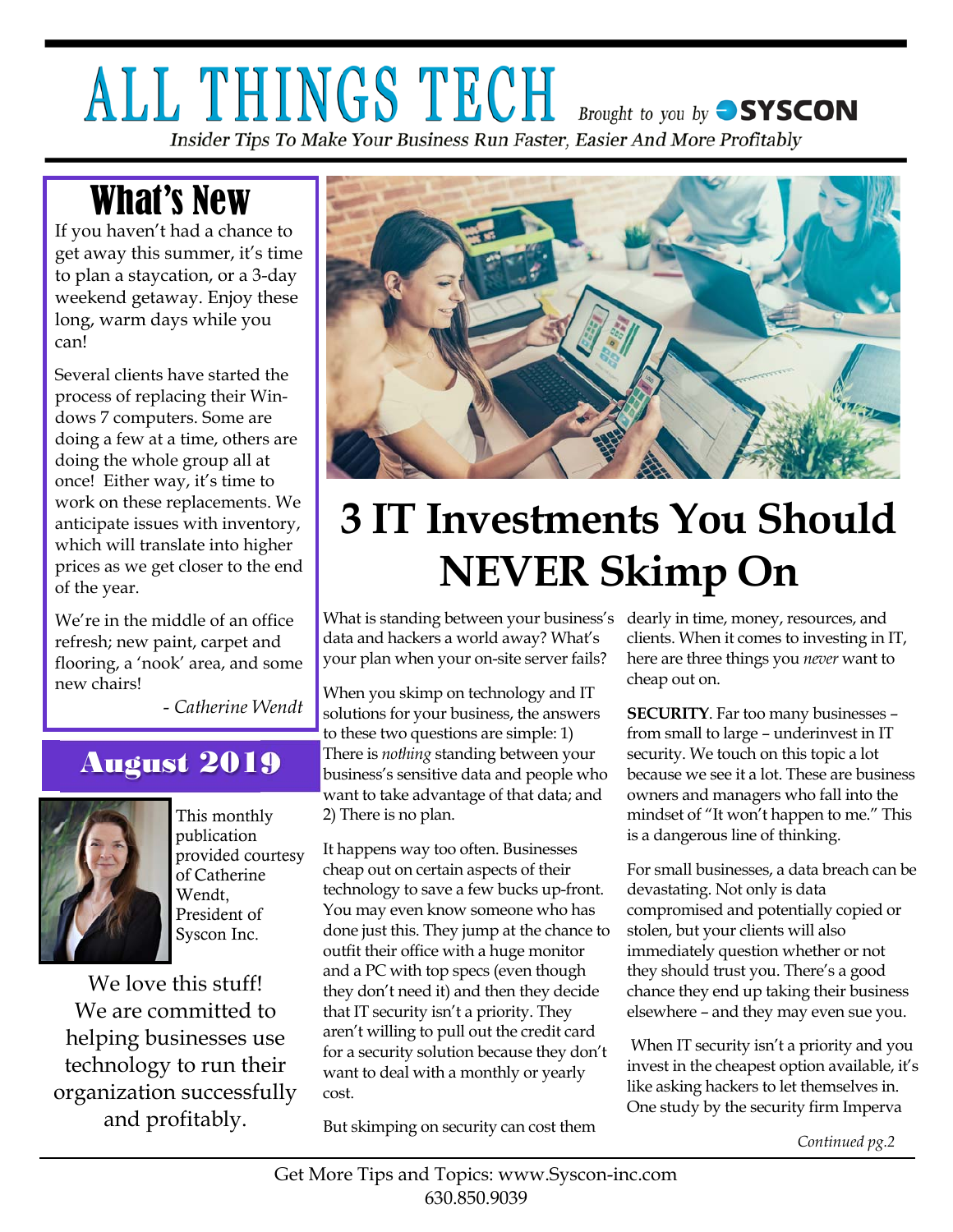#### *(continued from page 1)*

found that over 50% of all Internet traffic is made by bots. Many of these bots are looking for security holes. They test websites and networks, looking for a way in. If they find their way in, they can do some serious damage.

Investing in solid IT security – with an experienced team of IT specialists behind that security – can prevent that damage from ever happening in the first place. It's not only about protecting your business assets, but also protecting your clients and giving them another reason why they should trust you.

**BACKUPS.** You keep all of your data on -site with no backups. It's all stored in one central location and that's it. This is a recipe for disaster if you get hacked, but it can be an even bigger disaster if a hard drive or server fails.

Suddenly, you find yourself unable to access client information, invoices, phone numbers – you name it. Having a backup on-site or in the cloud means everything you do has an extra layer of protection. A backup gives you the ability to restore your data should the worstcase scenario occur.

**"A copy to a 4TB hard drive is better than nothing, but completely insufficient..."** 

It's even better to go a step further and have a backup for the backup. Have an on-site solution with a cloud-based component. A copy to a 4TB hard drive is better than nothing, but completely insufficient if your data was compromised and you just copied the compromised data to the backup!

Of course, you also need a system in place to make sure data is being regularly and accurately updated. Another mistake businesses make is buying a backup or backup services, but not making the best use out of it. For example, they simply never bother to set it up. Or it is set up but isn't configured correctly and isn't backing up data as intended – or is backing up data too infrequently to be useful.

**UPDATES.** How old is your technology? Think about the hardware you're running – and the software on that hardware. Letting your technology fall behind the times can spell trouble. Not only are you opening yourself up to security vulnerabilities, but you may also be operating on technology that's no longer supported by the developers.

If the developers are no longer publishing updates or supporting the software, this is a huge security red flag that you need to update. On top of that, should you or an employee need to troubleshoot a piece of unsupported software, you may find yourself going up against walls. There might be no one to call, and

### All Things Tech **August 2019** • August 2019 • **SYSCON**

if a Google search doesn't help, you may be out of luck.

The potential headaches don't end there. If you're trying to run brand-new software on old hardware, chances are you're going to run into compatibility issues. That wonderful piece of software might not work, or work the way you expected it to, all because you didn't want to update your old hardware.

It's not always fun to reach into your pocketbook to invest in good IT security, cloud backup storage or new hardware, but when you cut corners and cheap out, you will end up paying for it later, one way or another. When that bill comes, it's going to be a lot bigger than if you had committed to those IT investments in the first place.

## **Cathy and Larry Sightings**

The Paradise Valley Chamber Consortium performed four of Larry's pieces from our Quiet Times series written 30 years ago! The 8 horns, and the clarinets with classical guitar were excellent; we even had the environmental sounds. Thank you Donald, Sue, and the PVCC!

*'Do the right thing. It takes a lifetime to build a reputation and a day to lose it' -* Rosie on the House

### *Christians in the Age of Outrage* **by Ed Stetzer**

The title of this book is definitely intriguing, but what really got me to buy it was listening to Ed Stetzer at the C12 event in Georgia. He is an excellent speaker, passionate about statistics, and on a mission to help us 'bring our best when the world is at its worst.'

It's amazing what people will say in an email or an online discussion; things they would never say in person. With few if any facts, people chime in with their 'righteous' anger or opinion with venom! Mr. Stetzer walks through the stats of our changing cultural labels, then moves to some 'Outrageous Lies and Enduring Truths' about engaging each other and 'them' through social media. Then you get to the 'Outrageous Alternatives to Outrage' section of the book. How careful are you about what voices you allow to speak into your world? What if we used social media to improve others' lives? How about this: 'It is okay to disagree'; it's not *whether* we disagree, but how do we shape the *way* we disagree? Excellent and Highly Recommended! - *CMW*

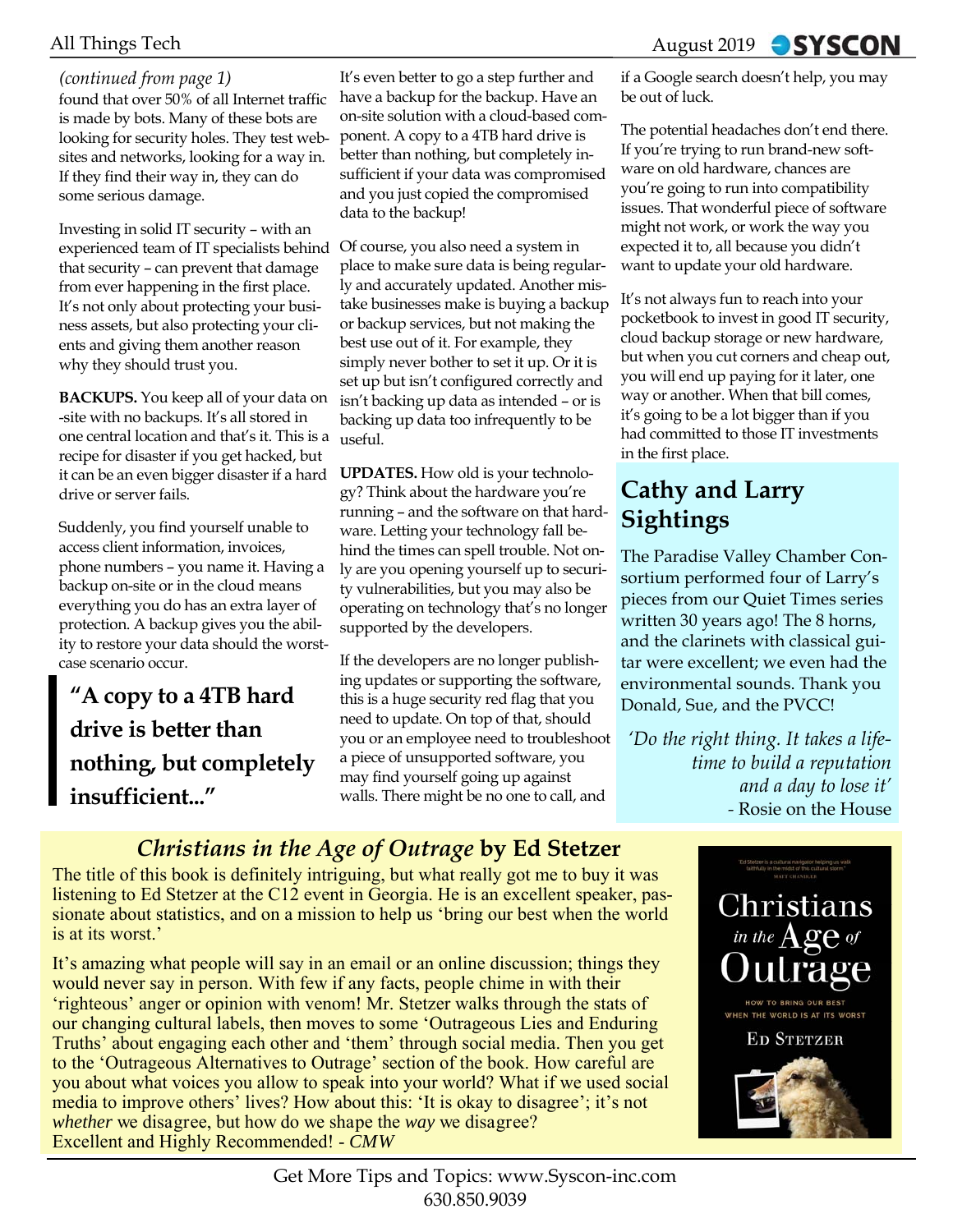# Shiny New Gadget Of The Month:



# **Drone X Pro**

People are constantly looking for creative ways to express themselves, document their daily lives, share their adventures with their loved ones, and immortalize the most precious memories… Nowadays, it's not so easy to stand out from the crowd, but there's finally one assured way to do it – and we call it DroneX Pro!

DroneX Pro was created with simplicity in mind so that everyone could use it. There's no need for heavy, bulky devices anymore – DroneX Pro's well-thought-out and ultra-compact design allows you to carry it wherever you go since it can easily fit in your pocket! Despite its size and portability, DroneX Pro provides you with the most valuable features of highquality drones and turns the process of taking pictures into an incredibly fun experience!

# **From the Techs**

### **Microsoft Scam**

Mike got a robo call at the office. The message said it was from 'Microsoft' and we were entitled to a refund for a computer we purchased months ago. All we had to do was call this 886 number.

Because they have people who are really good at getting sensitive information and they're successful; don't be tricked! Microsoft is not going to call you about a computer you bought or anything else for that matter. Why do they try this?

If you get a call like this, hang up and move on with your day. If you're at all worried, give us a call and let's talk it through, but do NOT call or respond in any way. - *CMW* 

#### **Voice Mail Scam Through Email**

Just this week, I got two voice mail messages in my email, what's referred to as 'wave' files that you can listen to.

The first one got me to open the email. It said the message was sent by my audio message system, and it had the date the message was received. I clicked on the attachment to listen to the message. At the next screen, it said that due to the sensitive nature of the content, I had to enter my password absolutely NOT! I closed the screen and forwarded the message, with a big 'Caution' added, to the techs for them to review.

Mike did a little research for me and shared with all of us what the messages look like, and where the email address they

come from through our voice mail system (thanks Mike!).



I got a second one later in the week. This one said it was from my V\_Mail system; I deleted it right away. Bottom line: If you're being asked to enter your credentials, user name or password, from a link in an email, stop immediately! If you're not sure, give us a call.—*CMW* 

#### **G Suite Data Accidentally Deleted**

There's an article on *The Register*  website about a startup firm who accidentally deleted the their G Suite account. They contacted Google right away and asked that the account be restored. Three days later (!) nothing had been done and they had lost all contact with their clients and users, so they escalated the issue. So now, it's a law suit; is it really 'deleted,' or can it be recovered? - *Thomas Claburn*

**Chris Voss** the former FBI Hostage negotiator is presenting at the Global Leadership Summit August 8th and 9th. There are remote sites to attend, if you're interested. We LOVE his book and wish him well at this event!